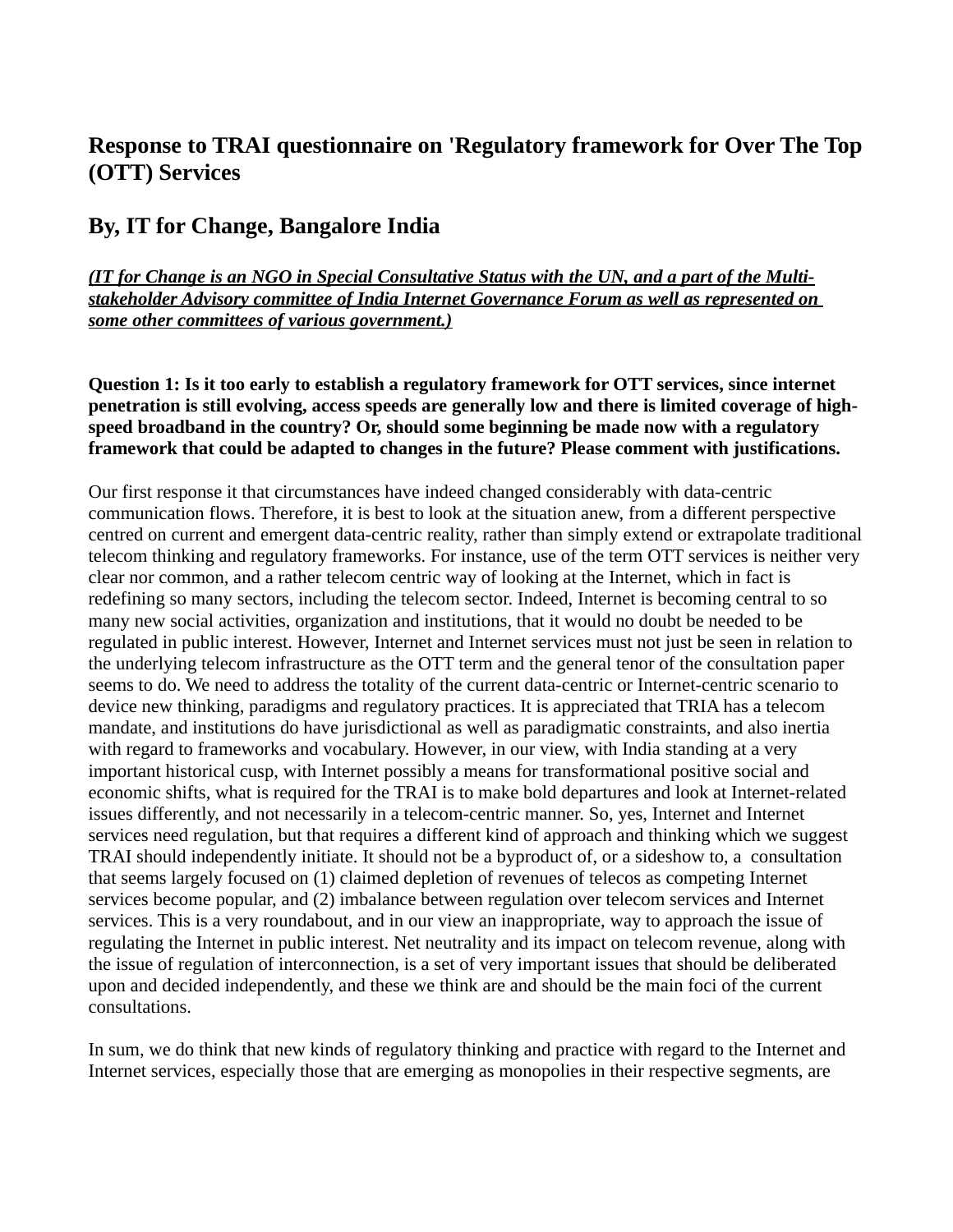urgently needed. We think TRAI should initiate an independent process for that, employing different points of departure than done in this current paper. The current consultation and its outcomes should focus on three closely connected issues – net neutrality, interconnection regulation, and revenue models and sustainability of telecom business in the new data-centric environment, which can include discussing possible revenue sharing between telecoms and Internet services. However, it may not be quite appropriate to treat the larger issue of regulation of Internet services in the shadow of this more focused set of issues, and making the former somewhat secondary or even instrumental to contestations about these other issues.

#### **Question 2: Should the OTT players offering communication services (voice, messaging and video call services) through applications (resident either in the country or outside) be brought under the licensing regime? Please comment with justifications.**

No, a licensing regime for such services is inappropriate. One, unlike the mature field of telecom services, such Internet based services are in a strong flux of innovation and disruption, with new kinds of services evolving continuously. Any prior licensing will simply kill this field. Further, it is difficult to identify what kind of communication services will be licensed and which not, since various kinds of communication services – from text, to audio to video – are now increasingly embedded even in normal websites and applications. Licensing will simply foreclose all new possibilities and innovations in this area. Indeed, we know that if Internet services were licensed when they first came around, we would not have the Internet as we know it. Nobody, we think, will like to be in that kind of a siltation.

#### **Question 3: Is the growth of OTT impacting the traditional revenue stream of TSPs? If so, is the increase in data revenues of the TSPs sufficient to compensate for this impact? Please comment with reasons.**

Major disruptions are underway in this sector, and of course growth of OTT or Internet services is impacting traditional revenue streams of TSPs. Whether the corresponding increase in data revenues is enough to offset these losses is a difficult question to answer. With all communication going datacentric, TSPs will of course need to earn enough from data revenues to survive. There is no other option. So, the question is better put as; what kind of data revenue models for TSPs are most appropriate (and sufficient) in the current and emergent scenario, in the best public interest. It is important and necessary to have a full-fledged debate on this issue. As to why any revenue streams that distort the basic egalitarian model of the Internet, represented as the net neutrality principle, are inappropriate will be discussed in response to subsequent questions.

#### **Question 4: Should the OTT players pay for use of the TSPs network over and above data charges paid by consumers? If yes, what pricing options can be adopted? Could such options include prices based on bandwidth consumption? Can prices be used as a means of product/service differentiation? Please comment with justifications.**

Here we come to the heart of the matter of net neutrality. OTT services should pay a fair cost to TSPs for carrying data in 'uplinking' to the Internet, whether as normal charges that any customer pays for such 'uplinking', or as per charging methods for Content Delivery Networks or as paid peering at peering points, as appropriate. It is important to regulate interconnection regimes in public interest so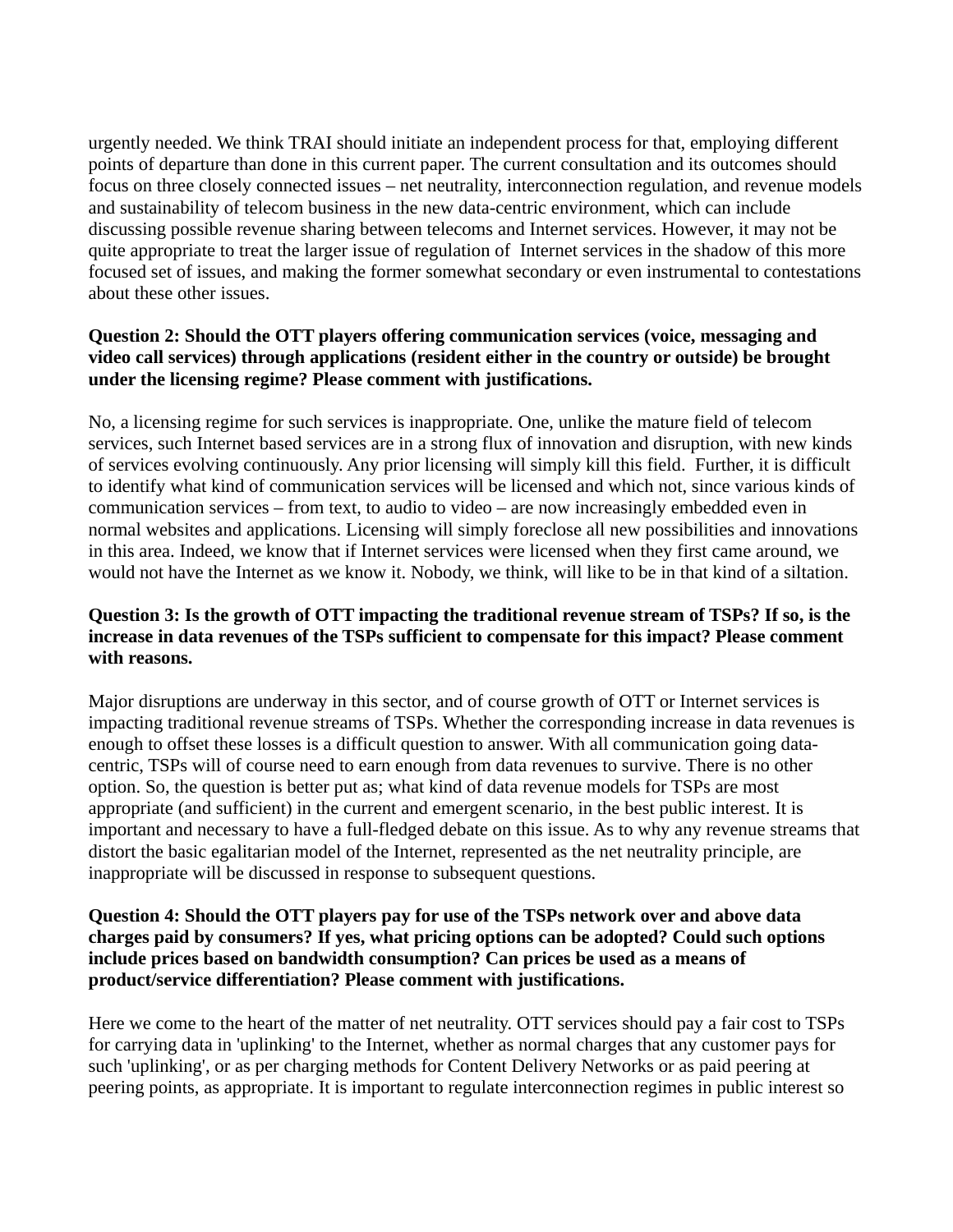that costs of data carriage is fairly divided among all uses, and market muscle is not able to determine interconnection/ transit charges as often does in the current system to completely non-transparent interconnection systems based simply on market power based ad-hoc relationships. Any fair allocation of costs should however be allowed to have no bearing on quality of transit, which should be the same for all content once on the public Internet system.

The above is on the 'up-linking' side for OTTs, which is basically an issue of interconnection regimes. What we are clear is that on the 'down-linking' or consumer-facing side, there should be no model that allows OTT players to pay extra to either improve the quality of their services relative to other services, or to offer some services on differential cost models to the customer (subsidized or on zero cost). It is here, on the consumer side, that the net neutrality question really comes in. Differentiating Internet services at the consumer end whether on quality or on the basis of cost to the customer, is neither simply an issue of consumer choice nor of just providing an alternative with respect to who pays for data costs of certain services. Such differentiation is a much deeper issue of causing a fundamental distortion in the Internet's architecture, which directly degrades the Internet's overall social potential.

It may be difficult to appreciate the real significance of the net neutrality principle without understanding the distortion that any violation of net neutrality (including zero rating) causes to the basic egalitarian nature of the Internet, and its hoped for egalitarian impact on our emerging social system that are mutating on the back of the digital context and opportunity. It is important to go beyond just issues of fair allocation of costs of laying telecom infrastructure and consumers right to free choice. The moment service differentiation is allowed on the consumer side, it becomes a distortion that travels and ripples out rapidly as a drop of poison does in a fluid! It begins to distort the basic equality and egalitarianism of the networked digital system, and through it the possibility of a certain degree of egalitarianism that can and should get embedded in the new Internet-mediated social systems, in areas as diverse as media and business and governance, to education, public health and livelihood support. As soon as players begin to build revenue models around discrimination between different streams of data traffic, a fundamental distortion in the architecture of the Internet sets in, which will keep spreading wide and deep through the society's digitally-mediated systems, and rent-seeking based revenue models will keep replicating and amplifying at every level in every sector. This is how the violation of this key egalitarian principle of net neutrality spreads rapidly outwards and has huge negative externalities in terms of overall social cost.

As much as, or even more than, providing the freedom of choice, the Internet inherently provides a certain level of equality of opportunity. This is what makes it such a unique techno-social infrastructure. 'Whether or not to protect and promote this key characteristic of the Internet' is the key social and political choice that we are faced with in considering the question of net neutrality. At times, making such a social choice of fostering equality of opportunity may even come at the cost of certain kinds of efficiencies. The question here therefore is not just of TSP's revenue models, or of free market principles based rights of TSPs and Internet companies to do their business and offer different service models. It is not even just about consumer choice. We can think of how a common schooling system is aimed at ensuring a certain equality of opportunity for all children. Net neutrality similarly fosters an equality of opportunity for all actors and activities that employ the Internet for various purposes. We may have lost the opportunity of a common schooling system, though it works well in many countries like the UK, and our own right to education is humble though limited attempt in that direction. But we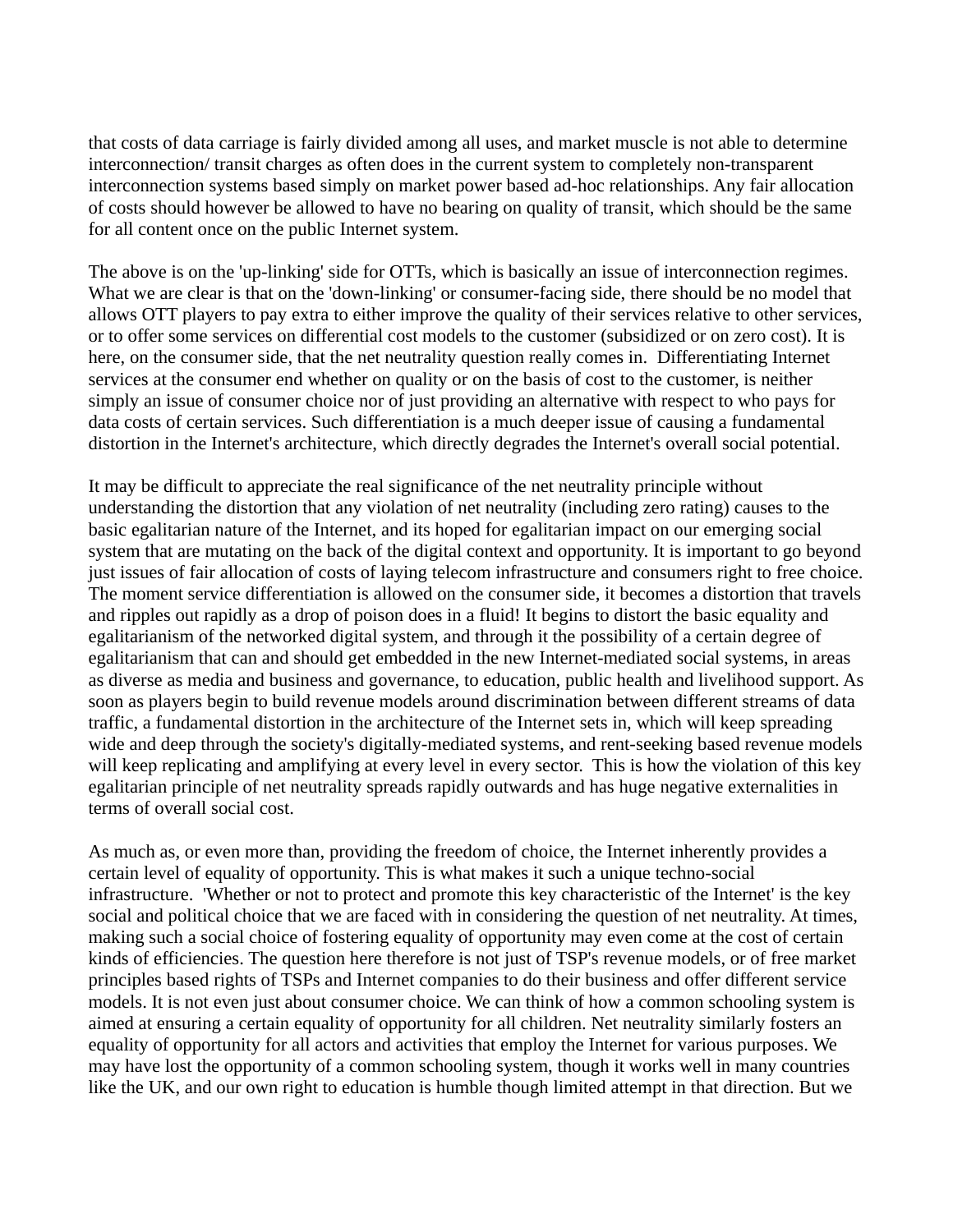still have a largely net neutral Internet. This is an existing good thing for us to lose or keep! For the state through a regulatory intervention, or simple neglect, to allow the principle of net neutrality to erode amounts to the state intervening to enable less rather than more egalitarianism in our emerging social systems. This is not the mandate of the Indian state to do; the mandate is to intervene on the side of greater egalitarianism. It is important to frame net neutrality first in these higher and more basic socio-political terms before we get into subsidiary issues around the economics of telecom business. (We are not disregarding the latter issue which is indeed very important, and to which we will come back later. This is just to put out what we think should be the state's order of priorities.)

We do not think any forward looking analysis has been done about what would be the social cost of violating net neutrality principles as we move into a scenario of pervasive digital systems, all built on the Internet based interconnectivity between people and machines. Once this principle is violated and the new digital systems get built on an architecture which does not observe net neutrality it will be near impossible to roll back such society-wide structural changes. They would have got too deeply embedded and basic to the new social designs. It is this level of monumental decision that we are facing in dealing with the net neutrality question.

#### **Question 5: Do you agree that imbalances exist in the regulatory environment in the operation of OTT players? If so, what should be the framework to address these issues? How can the prevailing laws and regulations be applied to OTT players (who operate in the virtual world) and compliance enforced? What could be the impact on the economy? Please comment with justifications.**

Speaking about a regulatory imbalance may be the wrong way to look at the situation, which as we said earlier, is no doubt greatly changed and requires new thinking and new regulatory practices. It is possible that the nature of the changes is such that it is required to reduce some kinds of regulatory burden on TSPs rather than correspondingly increase it on OTT players. On the other hand, it is also certainly possible that upholding public interest may require new regulations over the OTT players or extending some older ones.

As to the question about what should be the framework to address these issues; one, we think a new and different process should be initiated by TRAI on this specific subject without mixing it with what is largely being considered as a net neutrality related consultation (whether intended as such by TRIA or not). We do think that the new Internet/ digital realities have changed the situation in some fundamental respects. A key change is with regard to how in the earlier times, telecom was a rather specialized service, and attracted the attention of a limited range of experts, with the public engagement being largely of the limited nature that is typical for any important public utility. Today however the Internet is intertwined with practically every aspect of people's lives, and society's institutions, in ways that are qualitatively different from how telecom has been seen, and engaged with.

It is therefore important to begin engaging with Internet issues employing a rights based framework, which include not only negative rights like freedom of expression and privacy, but also positive rights like universal access, and a certain degree of basic 'neutrality' and egalitarianism of the Internet. Brazil's Marco Civil framework, even with its defects, is a good example of a rights based framework for regulation of our communicative space, or generally, the Internet. It will be useful for TRAI to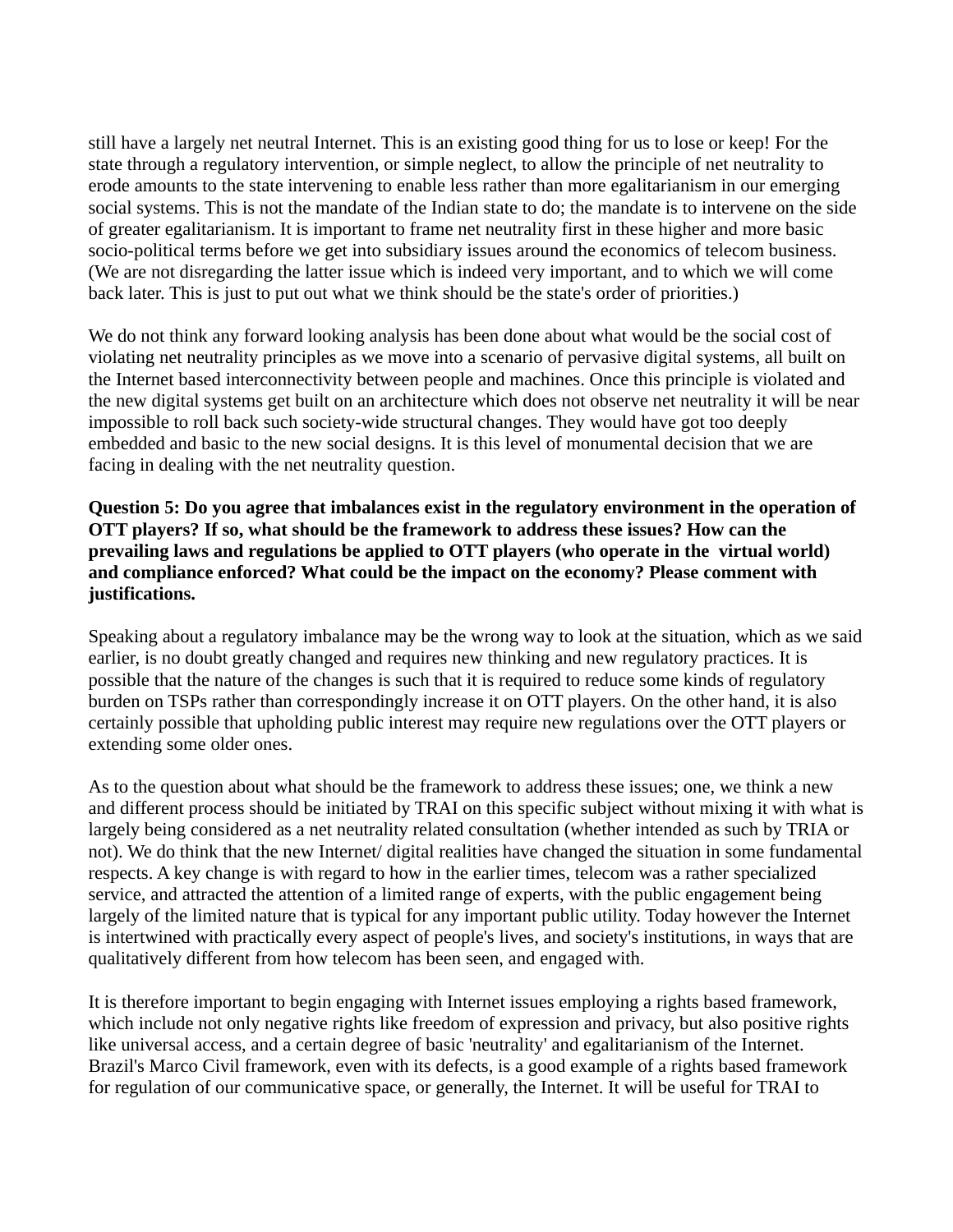begin an exercise towards evolving such a framework, which should be presented as something that should underpin the government's proposed Communication Convergence Bill. It is also an opportune time to tap into the enormous groundswell of public interest in Internet regulation issues that has suddenly developedt around the net neutrality issue.

#### **Question 6: How should the security concerns be addressed with regard to OTT players providing communication services? What security conditions such as maintaining data records, logs etc. need to be mandated for such OTT players? And, how can compliance with these conditions be ensured if the applications of such OTT players reside outside the country? Please comment with justifications.**

There admittedly exist serious issues and concerns around security with respect to many Internet services. The best way to address them will be through exploring an entirely new approach around society's convergent communication systems, which is becoming Internet-centric. This is not to deny that there is much of worth in the old/ existing approaches that should also be simultaneously considered to provide an appropriate security framework. Such a framework should be (1) human rights based, proceeding from the core concept of human security, and (2) meshed well, and considered together, with other Internet governance issues like privacy, freedom of expression, global nature of the Internet, and so on.

### **Question 7: How should the OTT players offering app services ensure security, safety and privacy of the consumer? How should they ensure protection of consumer interest? Please comment with justifications.**

Our response to this is in line with the response to question 6. There certainly are very significant new issues that have arisen in these areas, which should be addressed with some urgency. A composite human rights framework for Internet governance and regulation should be worked out based an extensive consultations. TRAI should begun such a process at the earliest, with appropriate framing of issues, and a framework (human rights based) of approaching them.

#### **Question 8: In what manner can the proposals for a regulatory framework for OTTs in India draw from those of ETNO, referred to in para 4.23 or the best practices summarised in para 4.29? And, what practices should be proscribed by regulatory fiat? Please comment with justifications.**

It is paradoxical that ENTO wants that OTT service be 'required to pay fair compensation for carried traffic at the interconnection point (4.23 a) but would also like to have no 'regulatory interference' in negotiating inter-connection arrangements (4.23 c). They seem to be both asking for regulatory intervention with regard to the interconnection arrangements and speaking against it!

In any case, we think that OTT services should indeed pay 'fair' charges for transit, but what is fair would then need to be determined employing some larger public interest principles. This calls for regulatory oversight of interconnection regimes to ensure fair allocation of transit costs to all involved players. However, whatever may get considered as fair payments for interconnection, there cannot be any prioritisation of traffic for any party over other traffic, and so we are certainly against the end to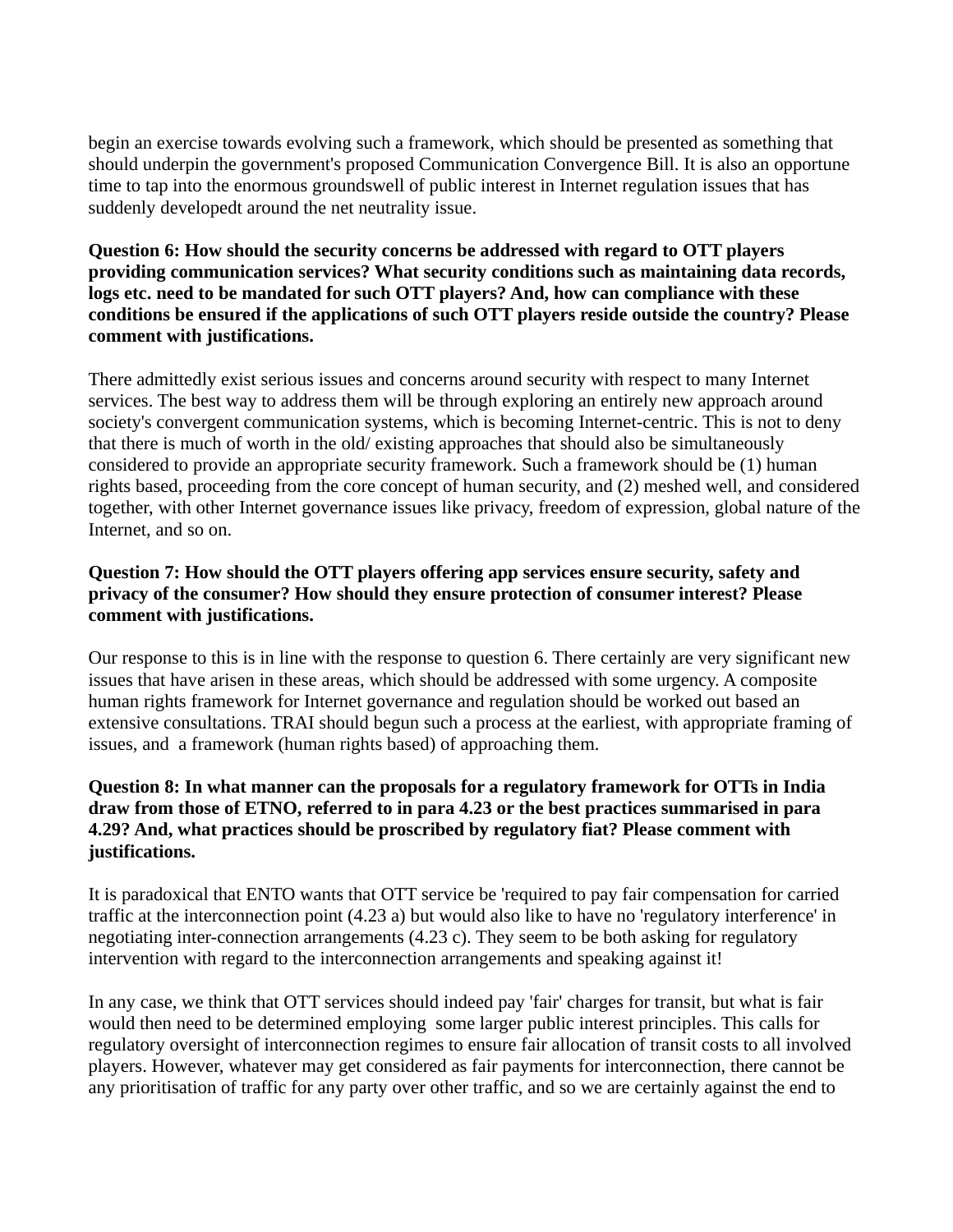end QoS proposal of ETNO contained in point 4.23 b.

It may be especially interesting to look at appropriate paid peering models for big content providers 'offloading' directly at peering points, because unlike ISPs that do settlement free peering based on a symmetric relationship (including of revenue streams from respective customers) , the relationship between a content provider peering with an ISP is asymmetric. It is important to go into depth of the question of fair interconnection regimes, among different kinds of ISPs as well with CDNs, and also direct peering by content providers, and come up with a model which is fair for all. However, the important issue here is, and we repeat, this cannot translate into any paid prioritisation for any traffic. Once any traffic is on the public Internet, it gets the same treatment as any other.

Interconnection regimes have significant international dimensions, especially with so much more content flowing into developing countries than flowing out. Smaller developing countries still face the burden of having to pay for both up and down connectivity, since the interconnection arrangements are completely based on market power, and are very non-transparent. Unfair inter-connection regimes was a key issue at the World Summit on the Information Society, but it did not get resolved. The ten year review of the World Summit on Information Society towards the end of this year may be a venue to bring up this issue again. The appropriate role of ITU in this area may also be explored.

### **Question 9: What are your views on net-neutrality in the Indian context? How should the various principles discussed in para 5.47 be dealt with? Please comment with justifications.**

The principles discussed under 5.47 do not amount to upholding of net neutrality. They are important, but there application without enforcing complete non discrimination in traffic on commercial grounds would still fundamental distort the open nature of the Internet. These principles by themselves will not ensure the objective stated in the first part of para 5.47; to allow "the Internet to serve as a platform for application innovation, free speech and decentralized economic, social, cultural and political interaction". If net neutrality is allowed to be eroded these key soci-political hopes form the Internet will begin to quickly evaporate. In fact, the statement of these principles appears to be a dangerous foil behind which the principle of net neutrality may be allowed to be compromised. We read this section with considerable concern, among many others which seem to tilt towards advising the option of letting go of the net neutrality principle.

Net neutrality should be upheld as a principle of 'no discrimination among Internet applications, content and services based on any commercial considerations', whether in favour of TSP's own offerings or of their partners.. This included complete banning of any arrangements where service providers may partially or fully subsidize the data costs so that the consumers get some services free or subsidized with respect to data costs (zero rating).

We however do not think that net neutrality means that content providers can peer for free with ISPs at interconnection points. That is an aspect of inter connection regime, which should be regulated to ensure fairness to all involved parties, but without any traffic priortisation or degrading, or unfair refusal to carry any traffic, or seeking unfair price for carrying it. Net neutrality basically assures that once traffic enters the public Internet system is cannot be discriminated, positively or negatively, on any commercial grounds. As mentioned, to uphold this principle at any price is key with regard to the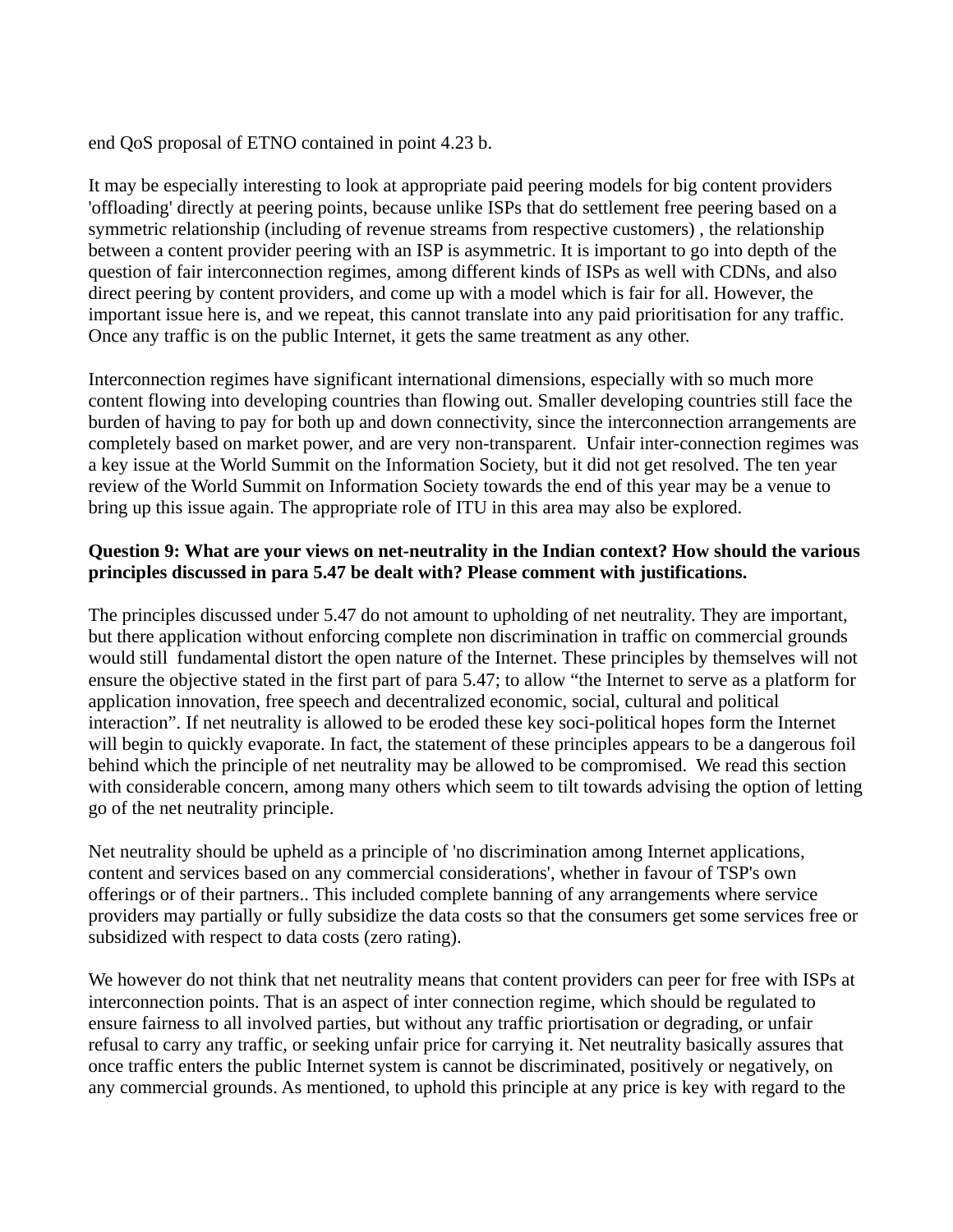extent to which our emergent digitally-mediated social systems and structures will be egalitarian, which is a key political mandate and priority of the state.

#### **Question 10: What forms of discrimination or traffic management practices are reasonable and consistent with a pragmatic approach? What should or can be permitted? Please comment with justifications.**

No kind of discrimination should be allowed to be done on any commercial grounds. The moment players are allowed to build revenue models around discrimination between different streams of data traffic a fundamental distortion in the architecture of the Internet sets in, which will keep spreading wide and deep through the society's digitally-mediated systems, and there will rent-seeking based revenue models replicated and amplifying at every level. This is how the violation of this key egalitarian principle of net neutrality spreads rapidly outwards and has huge negative externalities in terms of overall social cost. The term 'pragmatic' should be employed with care here, because we are dealing with a core issue of larger public interest, and not just some arrangements among different business parties. A high social and political imperative cannot be jettisoned on some kind of 'pragmatic' considerations, whatever it may mean. To the extent pragmatic here means ensuring that telco business remain sustainable, there are other means to ensure such an objective which have been discussed earlier. In any case, this objective has to be treated at a rather subsidiary level to the higher sociopolitical principles and imperative that demands net neutrality.

However, discrimination for traffic management in a manner that is fair to all, and works within clearly articulated principles (TRAI has a role here) is of course fine.

### **Question 11: Should the TSPs be mandated to publish various traffic management techniques used for different OTT applications? Is this a sufficient condition to ensure transparency and a fair regulatory regime?**

TSPs should be mandated to publish various traffic management techniques. However such transparency alone does not address the key question of net neutrality. In fact, the question is of larger structural implications, and its requirements are not met even from ensuring consumer choice. It is a matter of a larger and very important social choice, about a higher or lesser degree of egalitarianism of our emerging social systems.

#### **Question 12: How should the conducive and balanced environment be created such that TSPs are able to invest in network infrastructure and CAPs are able to innovate and grow? Who should bear the network upgradation costs? Please comment with justifications.**

This is an important question to ponder upon and address, but at a level subsidiary with regard to the higher principle of ensuring strict net neutrality. Both interconnection regimes and consumer data charges and models must be regulated in a manner that ensures adequate returns on the investments by TSPs (without violating net neutrality). Government should also try to reduce other kinds of upstream cost burdens on TSPs through various means.

#### **Question 13: Should TSPs be allowed to implement non-price based discrimination of services? If**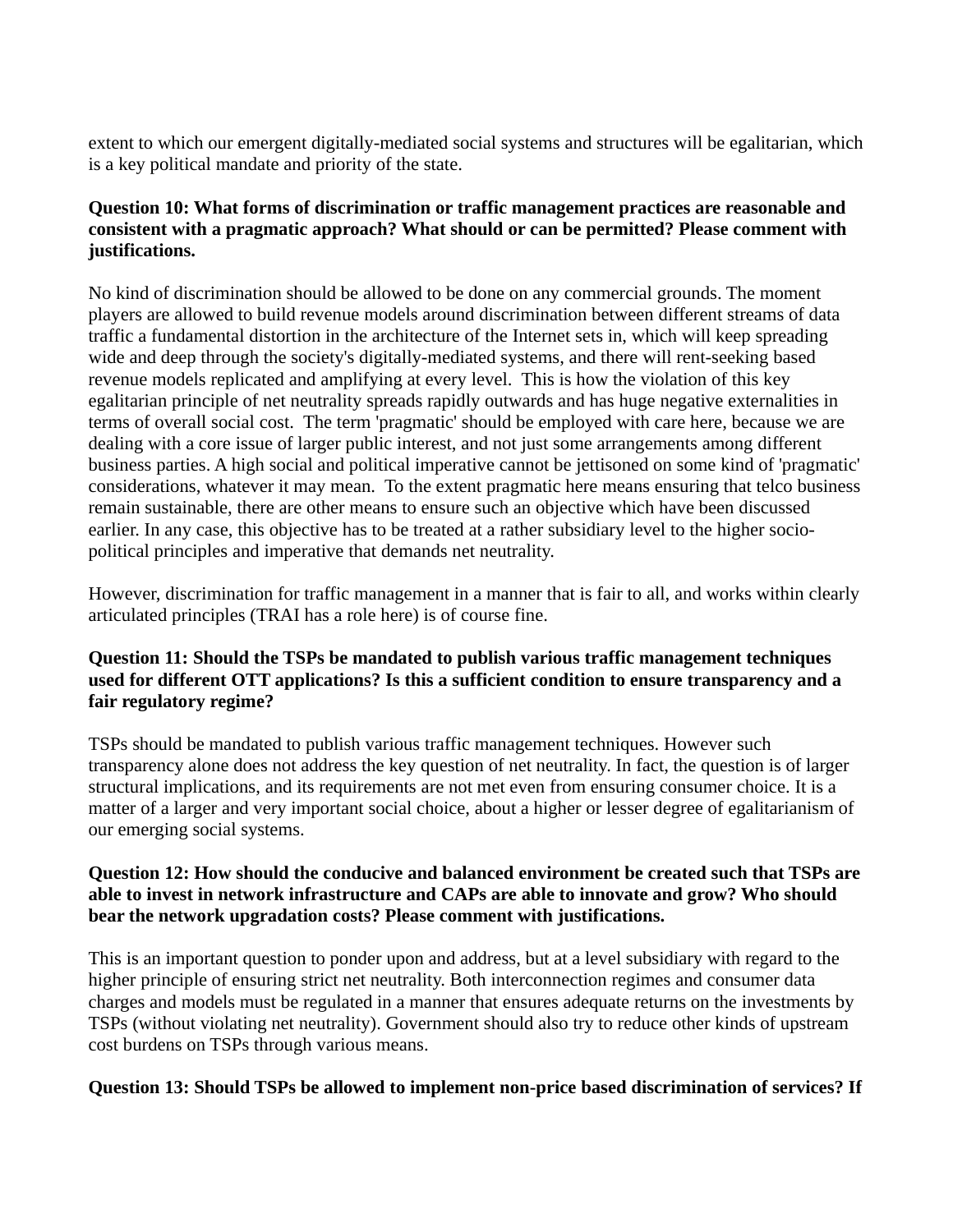#### **so, under what circumstances are such practices acceptable? What restrictions, if any, need to be placed so that such measures are not abused? What measures should be adopted to ensure transparency to consumers? Please comment with justifications.**

No discrimination among Internet services should be allowed to be done by TSPs. No such practice is acceptable under any circumstances. Transparency to consumers is important, but does not replace the imperative of net neutrality.

### **Question 14: Is there a justification for allowing differential pricing for data access and OTT communication services? If so, what changes need to be brought about in the present tariff and regulatory framework for telecommunication services in the country? Please comment with justifications.**

No, it will be inappropriate to give differential treatment to OTT communication services and other kinds of data access. This violates the net neutrality principle. In any case, as mentioned earlier, with new innovative practices being employed, it is difficult to define what is a OTT communication service and what not.

#### **Question 15: Should OTT communication service players be treated as Bulk User of Telecom Services (BuTS)? How should the framework be structured to prevent any discrimination and protect stakeholder interest? Please comment with justification.**

As mentioned, fair and non-discriminatory regimes should be ensured at interconnection points, if needed through regulation. However, this may be needed to be done looking at things with a fresh mind and not just imposing old telcom based models which may or may not be suitable for the Internet.

## *Question 16: What framework should be adopted to encourage India- specific OTT apps? Please comment with justifications.*

This is a very important point, and should be a policy objective of the government. This question should be dealt along with other issues of Internet regulation through a separate process that we discussed earlier. Briefly, enforcing competition law, checks against vertical integrations and crossplatform ownership, open standards, data portability, enforcing interoperability among platforms, public sector support for local applications, and such are the measures that one can think of in this area.

#### **Question 17: If the OTT communication service players are to be licensed, should they be categorised as ASP or CSP? If so, what should be the framework? Please comment with justifications.**

It will be inappropriate to license OTT communication services.

#### **Question 18: Is there a need to regulate subscription charges for OTT communication services? Please comment with justifications.**

At this stage it is not required. However, consumer interest vis av vis Internet services is an area that